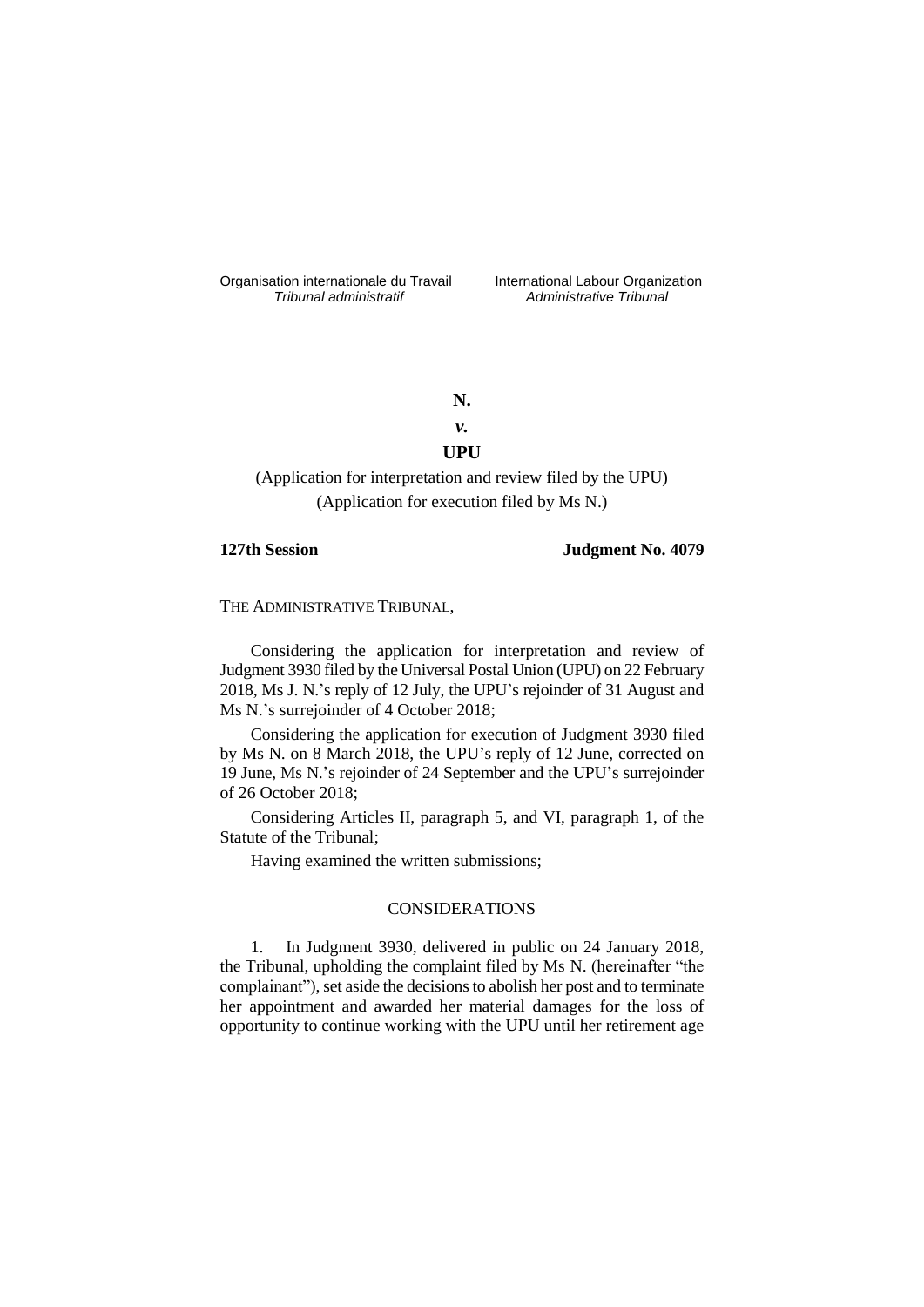in an amount equal to 30 months' gross salary with reference to her last month's gross salary, plus the equivalent of the employer's contribution that would have been due to the Provident Scheme during those 30 months. The Tribunal also awarded moral damages in the amount of 30,000 Swiss francs and costs in the amount of 7,000 Swiss francs.

- 2. The main reasons for the Tribunal's decision were that:
- (a) The Director General's decision to reject the Joint Appeals Committee's recommendation, according to which the decision to terminate the complainant's appointment should be set aside, was not adequately motivated.
- (b) The ordinary competent authority regarding the abolition of posts was the Council of Administration; the Chair of the Council of Administration took the decision to abolish five posts, including that of the complainant, in accordance with Article 12(1) of the Rules of Procedure of the Council of Administration. This article provides: "[u]rgent questions raised between sessions [of the Council of Administration] shall be dealt with by the Chairman". The Tribunal concluded that the UPU had not presented sufficient evidence that the abolition of posts was "for **urgent** financial reasons" (emphasis added) as the Council of Administration had been aware of the financial situation for years and had nevertheless confirmed the posts in the budget for 2015. The decision to abolish the post was not taken in accordance with the rule of competence referred to in Article 12(1) of the Rules of Procedure of the Council of Administration cited above. The Tribunal found that the abolition decision was an administrative decision challengeable before the Tribunal in accordance with Article II of its Statute.
- (c) In awarding moral damages, the Tribunal took into consideration the UPU's failure to properly assess the complainant's illness.

3. In its application for both interpretation and review of Judgment 3930, filed on 22 February 2018, the UPU submits that:

 $\mathfrak{p}$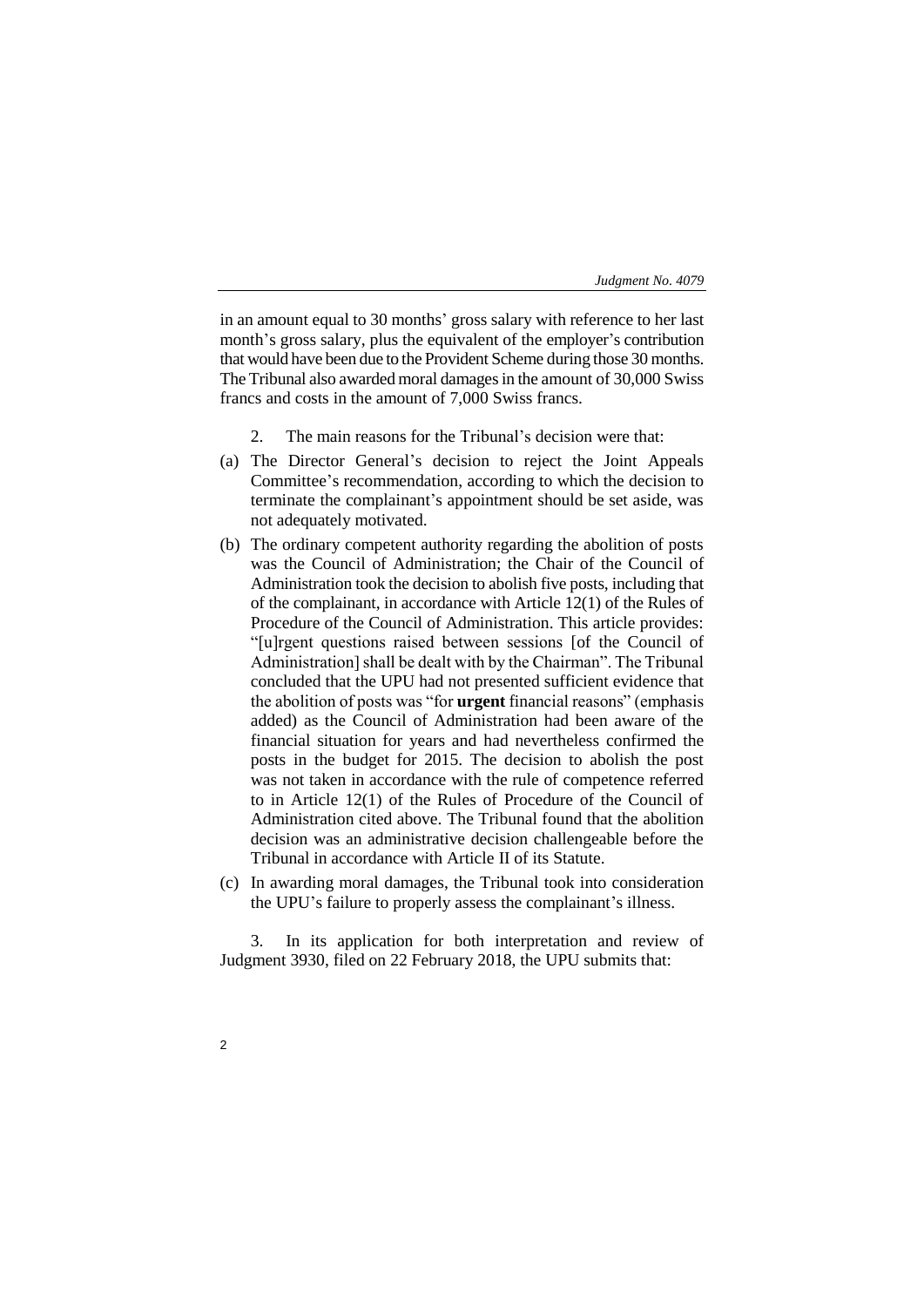- (a) The decision to abolish posts was taken by the Chair of the Council of Administration and not by the Director General. The decision must therefore be regarded as a decision of the Council of Administration and, as such, did not constitute an administrative decision impugnable before the Tribunal in accordance with Rule 111.3 of the Staff Rules of the International Bureau of the UPU and Staff Regulation 11.2(1). The UPU adds that the decision to abolish five posts without any reference to the termination of specific appointments was not unilateral in nature, and did not carry any direct legal consequences for the complainant.
- (b) The Tribunal disregarded a fundamental material fact contained in the letter sent by the Deputy Director General to the Chair of the Council of Administration, which cited not only the urgent financial difficulties and budgetary constraints faced by the UPU, but also the "need to align the structure of the [International Bureau] with the evolving needs of the UPU (and its member countries) with the aim of further enhancing its efficiency and cost effectiveness".
- (c) The Director General's decision to terminate the complainant's appointment, which implemented the Council of Administration's abolition of post decision, fell within the Director General's executive functions.
- (d) The Tribunal did not consider the dire financial situation faced by the UPU, which necessitated the abolition of five posts. To illustrate this contention, the UPU points out that in 2011 there was a funding deficit of 74,685,920 Swiss francs, and by the end of 2014, the deficit increased to 77,952,874 Swiss francs. The UPU contends that the Tribunal's finding that the UPU did not present sufficient evidence to support its assertion that the abolition of posts was for urgent financial reasons is materially flawed and, furthermore, that the Tribunal did not consider the UPU's submissions and documentation regarding its financial situation.
- (e) The UPU challenges the Tribunal's finding regarding the complainant's loss of opportunity to continue working with the UPU until her retirement age.
	- 3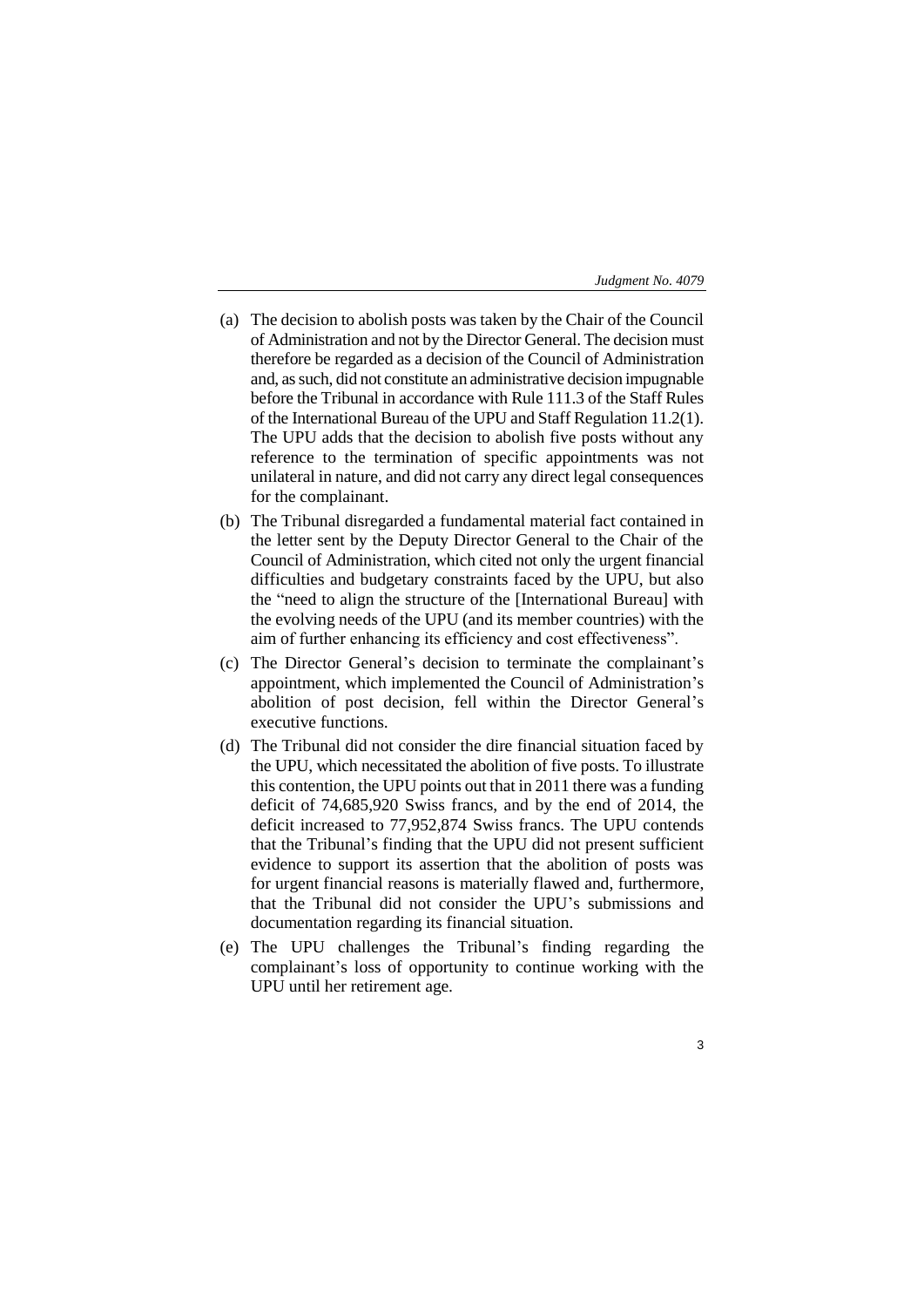4. The UPU requests that the Tribunal: "Rescind the [d]ecision contained in its Judgment No. 3930 insofar as it relates to the setting aside of the abolition and termination decisions taken by the [Council of Administration] and the [Director General] (respectively), the award of material damages in an amount equal to 30 months' gross salary with reference to her last month's gross salary (along with the equivalent of the employer's contribution that would have been due to the Provident Scheme during those 30 months), and the award of moral damages and costs; or, in the alternative, award [to the complainant] a non-punitive compensation amount which duly takes into consideration the serious financial constraints faced by the UPU and which does not exceed the maximum amount payable to staff members upon termination of their appointments pursuant to Staff Rule 109.4.1(c)(i) and the Indemnity Table provided at Staff Rule 109.4." The UPU further requests the Tribunal to provide "a clear interpretation" of its findings.

5. The complainant asks the Tribunal to declare the application for interpretation and review of Judgment 3930 irreceivable and devoid of merit; to order the UPU to pay her 50,000 Swiss francs for the additional moral damage caused to her by bias and prejudice against her; to award her legal costs; to order the UPU to provide her with an apology acknowledging the falsity of the allegation made by the Director General against her during the meetings of the Council of Administration of 23, 24 and 27 April 2018.

6. The UPU submits that the transcripts of the April 2018 meetings of the Council of Administration annexed to the complainant's submissions are irreceivable as they are not official transcripts. It asserts that these transcripts were made by the complainant, and that the Summary Record provided by the Secretary General of the Council of Administration, which was not prepared in transcript format, is the only official record of the meetings of the Council of Administration. The Tribunal acknowledges that the contested annexes are unofficial documents but observes that although the UPU states that these documents were not "confirmed or verified", it does not contest specifically any part of them.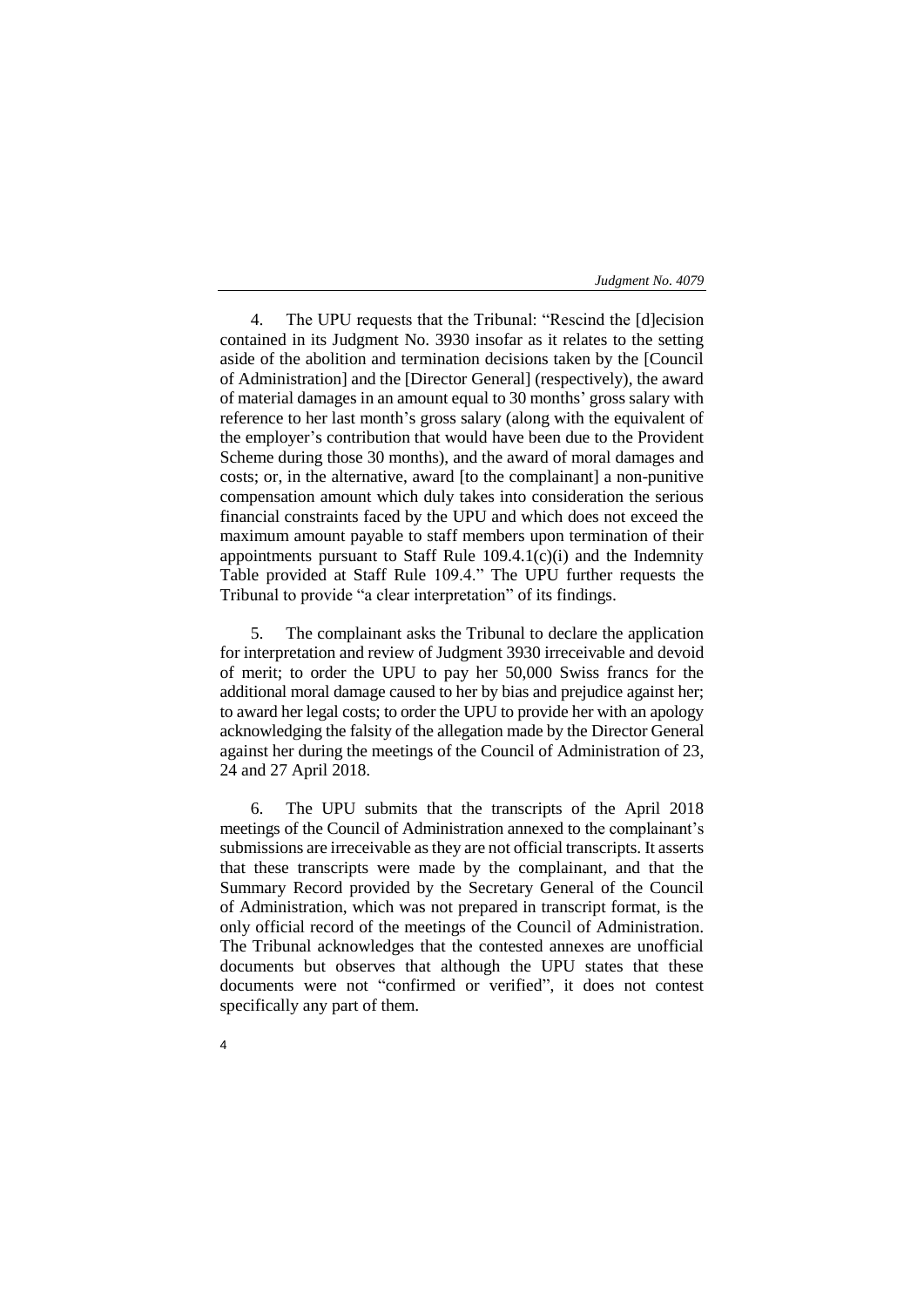7. On 8 March 2018, the complainant filed an application for execution of Judgment 3930, because as of that date, none of the orders made in that judgment had been executed. On 28 May 2018, the complainant received an amount equivalent to 30 months of salary, post adjustment, allowances and UPU contributions to the Provident Scheme, as well as the amounts awarded for moral damages and legal costs as ordered by the Tribunal in Judgment 3930. She maintains the present application for execution because of the late payment of the amounts due, for which she says she is entitled to interest, and claims further moral damages and legal costs. Specifically, she claims moral damages in the amount of 100,000 Swiss francs for having to bring an application for execution, and exemplary damages in the same amount to compensate for the injury to her health, honour, dignity, and reputation caused by the illegal conduct of the UPU in retaliation for the exercise of her right of appeal. She also claims costs in the amount of 10,000 Swiss francs, and interest at the rate of 5 per cent per annum on the sums that were paid to her belatedly pursuant to Judgment 3930, for the period commencing 30 days after the public delivery of that judgment and ending on the date of payment (28 May 2018).

8. As the two applications concern the same judgment, the Tribunal finds it convenient to join them in order to render one judgment. The Tribunal finds the written submissions to be sufficient to reach a reasoned decision and therefore denies the complainant's request for oral hearings.

9. According to the Tribunal's case law, ordinarily an application for interpretation can only concern the decision in a judgment and not the grounds therefor (see, for example, Judgment 3984, consideration 10, and the case law cited therein). The application for interpretation is, on the face of the record, irreceivable as it does not put in issue the terms of the orders made in the decision in Judgment 3930.

10. Regarding the application for review, it is well settled that the Tribunal's judgments are final and carry the authority of *res judicata*. They may be reviewed only in exceptional circumstances and on strictly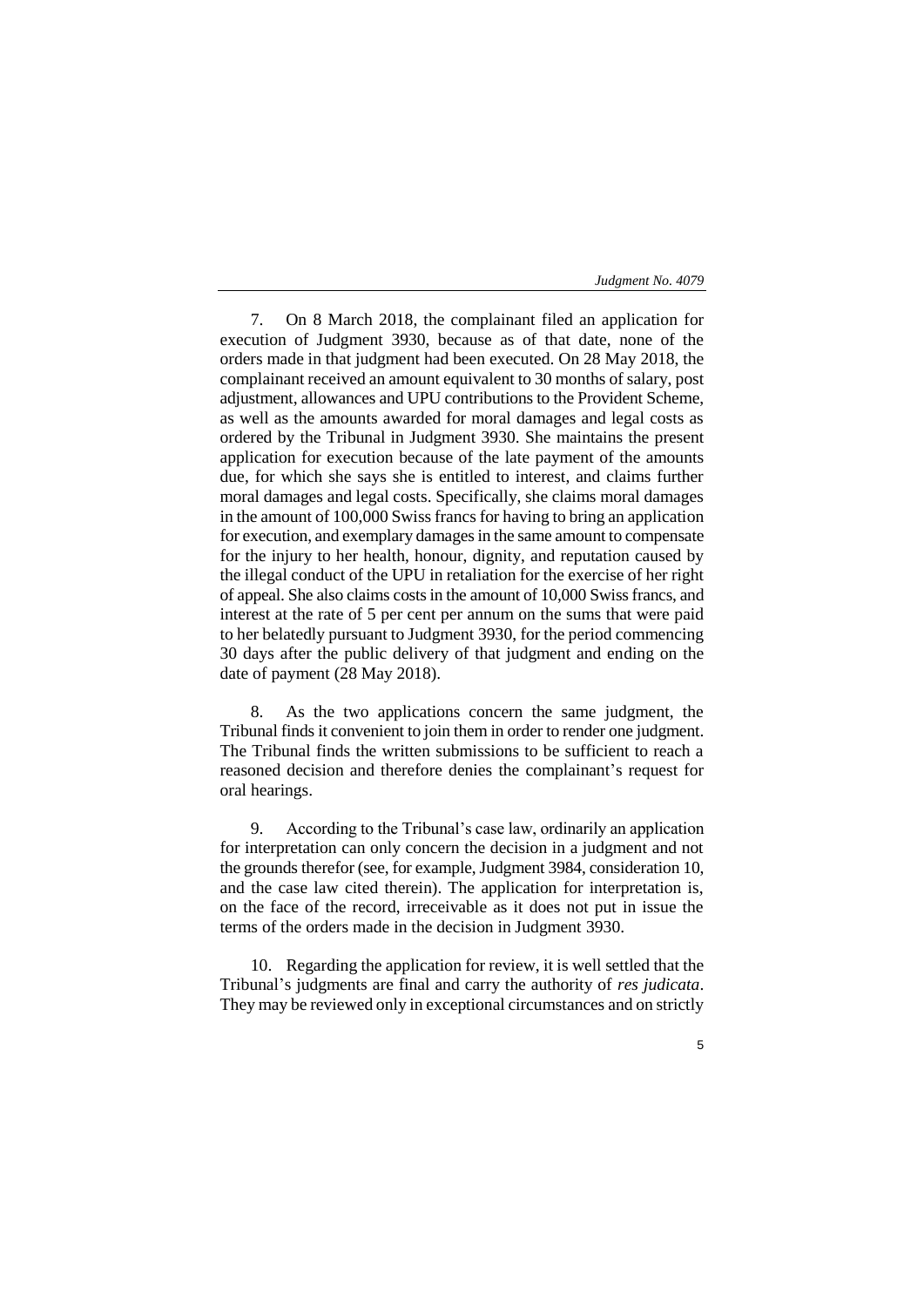limited grounds. The only admissible grounds therefor are failure to take account of material facts, a material error (in other words, a mistaken finding of fact involving no exercise of judgement, which thus differs from misinterpretation of the facts), an omission to rule on a claim, or the discovery of new facts on which the complainant was unable to rely in the original proceedings. Moreover, these pleas must be likely to have a bearing on the outcome of the case. On the other hand, pleas of a mistake of law, failure to admit evidence, misinterpretation of the facts or omission to rule on a plea afford no grounds for review (see, for example, Judgments 3001, consideration 2, 3452, consideration 2, 3473, consideration 3, 3634, consideration 4, 3719, consideration 4, and 3897, consideration 3).

11. The application for review is also irreceivable, as the UPU does not raise any of the admissible grounds for review set out above.

12. The UPU's submission under consideration 3(a) above is in part based on a misinterpretation of Judgment 3930, and in part immaterial to the issue of the admissibility of the application for review. Moreover, the applicant's submissions clearly cannot be regarded as pleas of material errors, but either seek to call into question the Tribunal's interpretation of the facts of the case and its application of the law, or have no bearing on the outcome of the case. The argument that the decision to abolish posts did not constitute an administrative decision because it was taken by the Chair of the Council of Administration and not by the Director General is also incorrect.

13. The reason which led the Tribunal to set aside the decision to abolish the five posts was the lack of competence of the interim deciding authority, i.e. the Chair of the Council of Administration, as there was no proven urgency which would have empowered him to take such a decision. Accordingly, the Tribunal's decision did not put in issue the Council of Administration's authority to take a decision as the abolition decision was taken by the Chair without the power to do so and therefore it cannot be considered as a decision of the Council of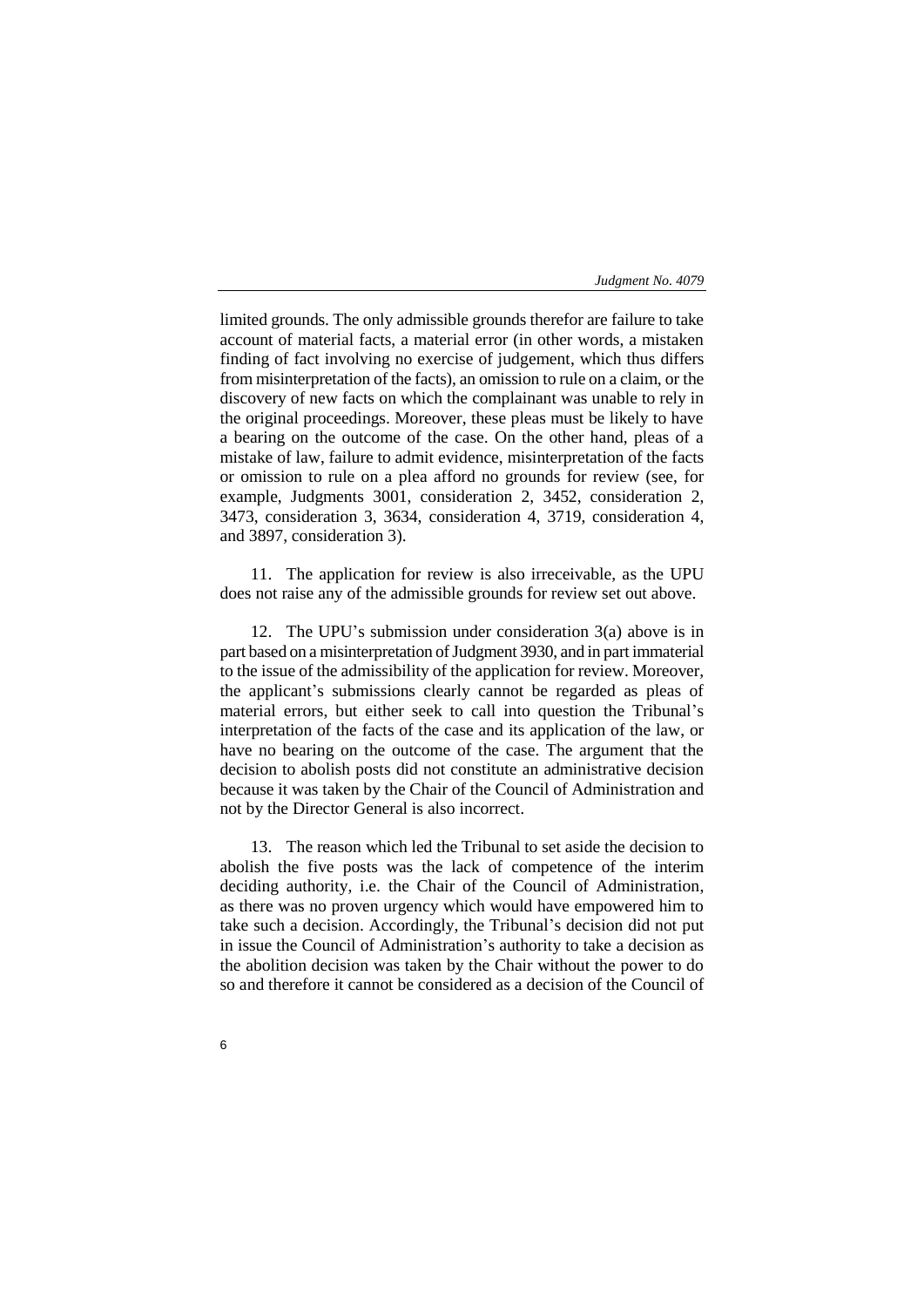Administration. This is a question of law, challengeable in accordance with Article II of the Tribunal's Statute.

14. It must be noted that Article II does not specify which organ of the organization must take a challengeable administrative decision and, therefore, introducing any such limitation based on the internal rules of an international organization is incompatible with the Tribunal's Statute. It is also worth noting that in consideration 2 of Judgment 580, delivered in public on 20 December 1983, the Tribunal stated the following:

"Who took the decision is not a question on which the Tribunal's competence, as defined in Article II(1) of its Statute, depends. The article merely says that the Tribunal may hear complaints alleging non-observance of the terms of appointment of officials and of provisions of the Staff Regulations. An appeal may therefore lie to the Tribunal against a decision by any authority which a complainant accuses of having infringed the terms of his appointment or the provisions of the Staff Regulations. The decision challenged in this case is just such a decision since the complainant is alleging that the Governing Body acted in breach of a rule he infers from Article 11.3 of the Staff Regulations.

There is therefore no need to consider whether the Tribunal is competent to review measures which the Governing Body takes in the exercise of its rule-making authority."

15. In addition, the abolition decision was foundational to the termination decision, which directly affected the complainant. The complainant filed her complaint against the abolition and termination decisions. With regard to the abolition decision, the Tribunal found that the assertion of urgency promoted by the Director General and on which the interim competence of the Chair of the Council of Administration was based, was at odds with the fact that the Council of Administration approved the posts in question in the budget for 2015, i.e. a short time before the interim, extraordinary procedure for the posts abolition started, and notwithstanding the fact that the existence of the difficult financial situation had been known since 2011. Accordingly, the Tribunal based its decision to set aside the abolition decision on the finding that there was insufficient evidence to support the alleged "urgency", and that, therefore, the Chair of the Council of Administration did not have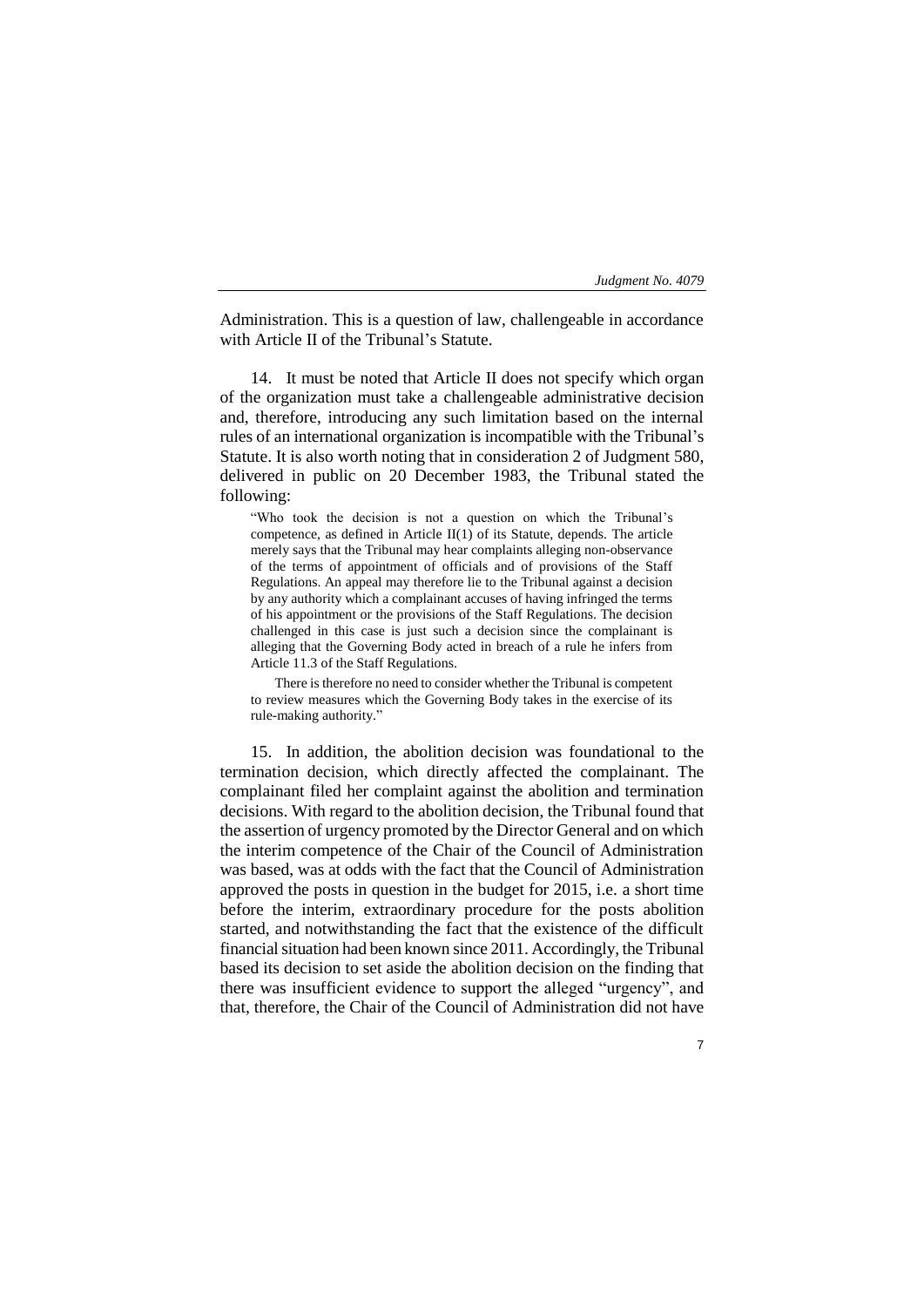any competence to abolish the posts in question. The Tribunal's decision to set aside the termination decision was based on the unlawfulness of the abolition of the complainant's post. In any case, the UPU contests the Tribunal's evaluation of the facts and exercise of judgement, and its submission, as set out in consideration 3(a) above, is irreceivable as it does not raise any admissible ground for review.

16. It can be added that the United Nations Joint Inspection Unit reached the same conclusion, that there was no evidence of urgency to abolish the posts, in paragraph 178 of its 2017 report entitled "Review of Management and Administration in the Universal Postal Union", where it stated the following:

"According to the report on human resources covering the period from November 2014 to September 2015, five staff posts were abolished, including three encumbered positions at the Director and Professional levels and the continuing/permanent contracts of those staff members were terminated in May 2015. [...] Following a recommendation by the executive management, the decision to abolish the posts was taken by the Chair of the Council of Administration, based on article 12 of its rules of procedure. The Council of Administration, the body responsible for the creation and abolition of posts, was not consulted. [...] The Inspector was informed that the abolition of the posts was a matter of urgency, given the financial implications, and therefore could not be deferred to the next session of the Council of Administration. **The Inspector fails to see the urgency of the matter. Proposals on the abolition of posts (in particular posts at director level) should be brought to the Council of Administration, as foreseen in the General Regulations, thus allowing member countries to exercise proper oversight.**" (Emphasis in the original.)

17. In its pleas the UPU submits that "the UPU must stress that the [Tribunal]'s decision clearly falls outside its purview and seeks to call into question the mandate and authority of the [Council of Administration] as the sovereign governing body of the UPU between Congresses. If upheld, the Administration will have no choice but to take the matter to that governing body, which may lead to significant implications of a wider character, including a review by UPU member countries of remedial mechanisms available to staff members for impugning decisions of the [Director General]" (emphasis added). This is a subtle threat to the Tribunal but a threat nonetheless. As an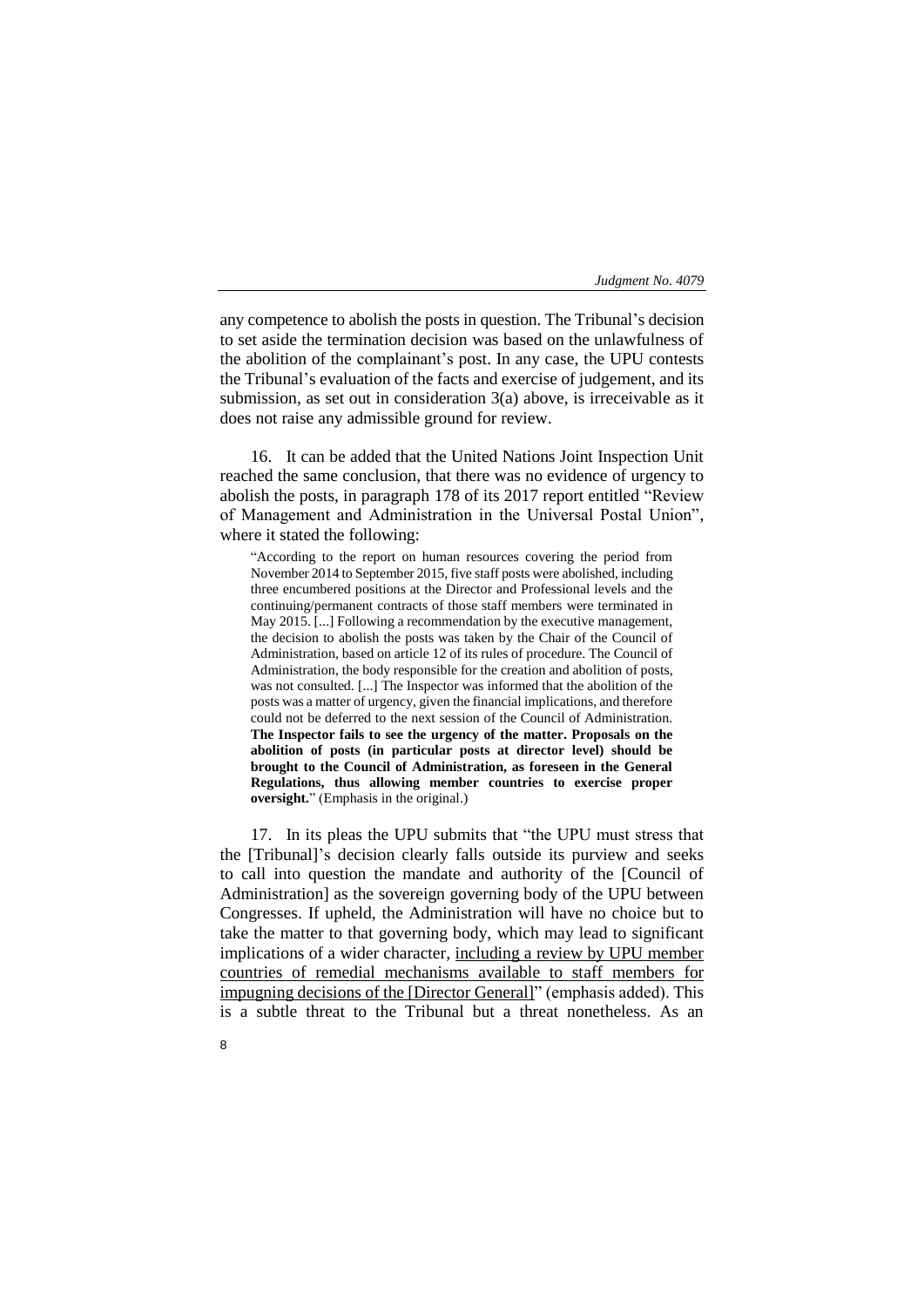independent judicial body, the Tribunal is constituted by judges who must act without fear or favour. Such a threat must be ignored. Also, the threat if acted upon would subvert the operation of the rule of law at an international level. That is because dissatisfaction with a judgment lawfully rendered by a judicial body should never ground the rejection of the jurisdiction of that body. This is unacceptable behaviour by an international organization. The disdain the organization shows for the orderly resolution of justiciable disputes subverts the very institutions established to resolve them and the framework within which they operate. That is even more so as the organization's understanding of the judgment in question is misconceived.

18. The UPU also contends that the proposal of the Deputy Director General to the Chair of the Council of Administration referred additionally to the "need to align the structure of the [International Bureau] with the evolving needs of the UPU (and its member countries) with the aim of further enhancing its efficiency and cost effectiveness". Notwithstanding the fact that this motivation for the decision taken by the Chair fails on vagueness grounds, even if it were valid, this plea has no bearing on the outcome of the case, as this other consideration was not an urgent matter either and, as such, did not sustain the exercise of the Chair's interim power. Also clearly irreceivable is the submission regarding the finding on the complainant's loss of opportunity to continue working with the UPU until her retirement age, as this submission does not contest a material error, but the Tribunal's exercise of judgement. Likewise, the challenge to the findings that the decisions to abolish the post and to terminate the complainant's appointment were unlawful, the objections that the financial situation was not considered, and that the decision of 3 August 2015 of the new Chair of the Council of Administration, confirming the 15 December 2014 decision of the previous Chair, became moot with the setting aside of the original decision, clearly fall outside the purview of the application for review. The Tribunal's decision is clear and the UPU, as stated above, either merely contests the exercise of judgement or refers to issues which do not have any bearing on the outcome of the case.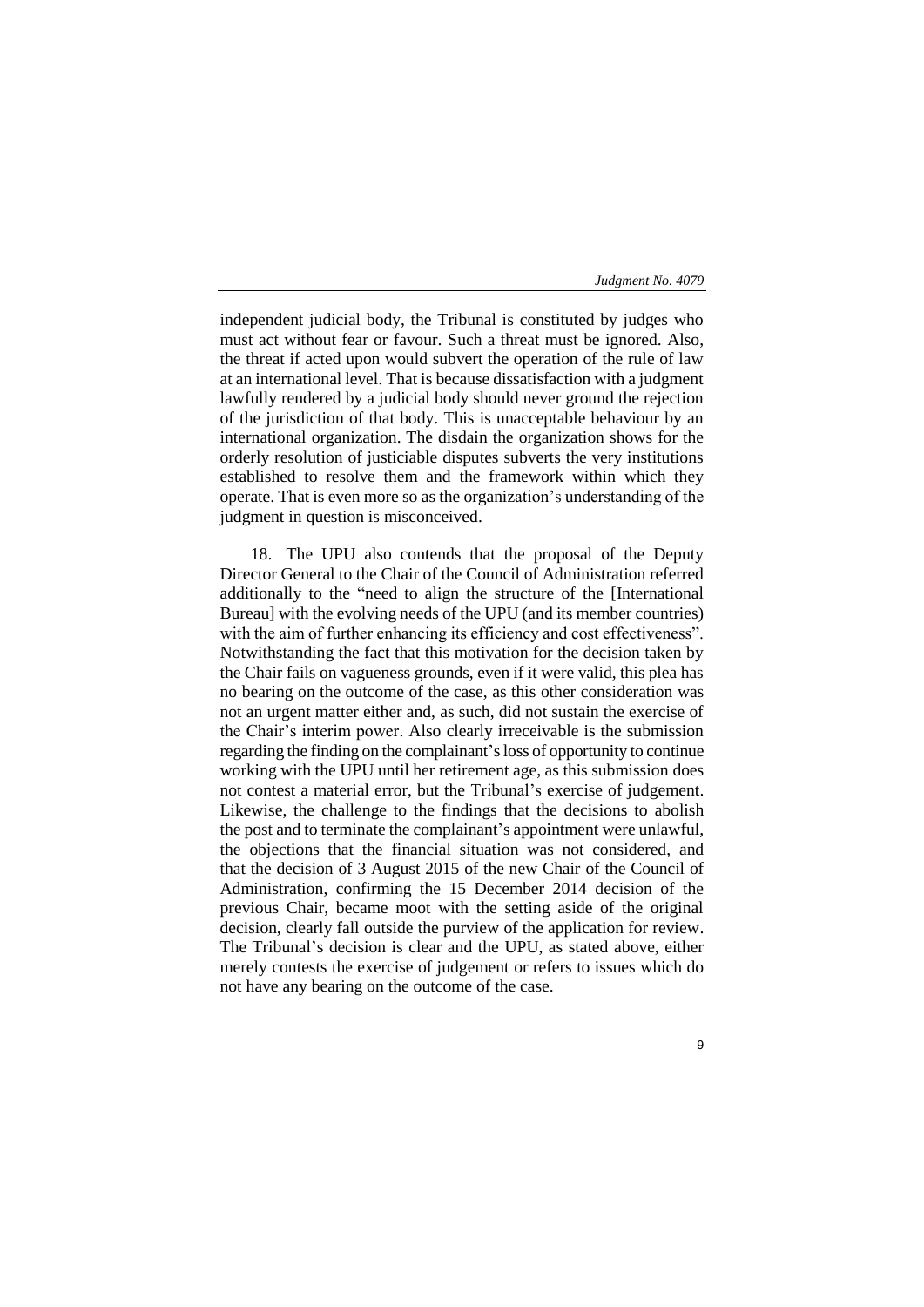19. With respect to the UPU's request that the Tribunal rescind its decision "insofar as it relates to the setting aside of the abolition and termination decisions taken by the [Council of Administration] and the [Director General] (respectively), the award of material damages in an amount equal to 30 months' gross salary with reference to her last month's gross salary (along with the equivalent of the employer's contribution that would have been due to the Provident Scheme during those 30 months), and the award of moral damages and costs" and to instead award her "a non-punitive compensation amount which duly takes into consideration the serious financial constraints faced by the UPU and which does not exceed the maximum amount payable to staff members upon termination of their appointments pursuant to Staff Rule 109.4.1(c)(i) and the Indemnity Table provided at Staff Rule 109.4", there is no reviewable error that would allow the Tribunal to grant that request.

20. In its application for review, the UPU simply disagrees with the Tribunal's appraisal of the evidence and its interpretation of the law. As stated above, the UPU's arguments, summarized in consideration 3, demonstrate that the present application does not raise any admissible ground for review, nor any question of interpretation, and that it is in fact merely an attempt to re-open issues already settled in Judgment 3930. Accordingly, it must be dismissed.

21. With regard to the application for execution filed by the complainant, the UPU contests its receivability on the grounds that it is premature and moot. The UPU claims that the application is premature, as the complainant was informed by letter dated 22 February 2018 that the UPU had filed an application for interpretation and review of Judgment 3930 and that the matter would be discussed by the Council of Administration at its April 2018 meetings. Therefore, she filed her application for execution without waiting for the decision of the Council of Administration. The UPU states that the application is also moot, because the complainant received payments in execution of Judgment 3930 on 28 May 2018 (as detailed above in consideration 7).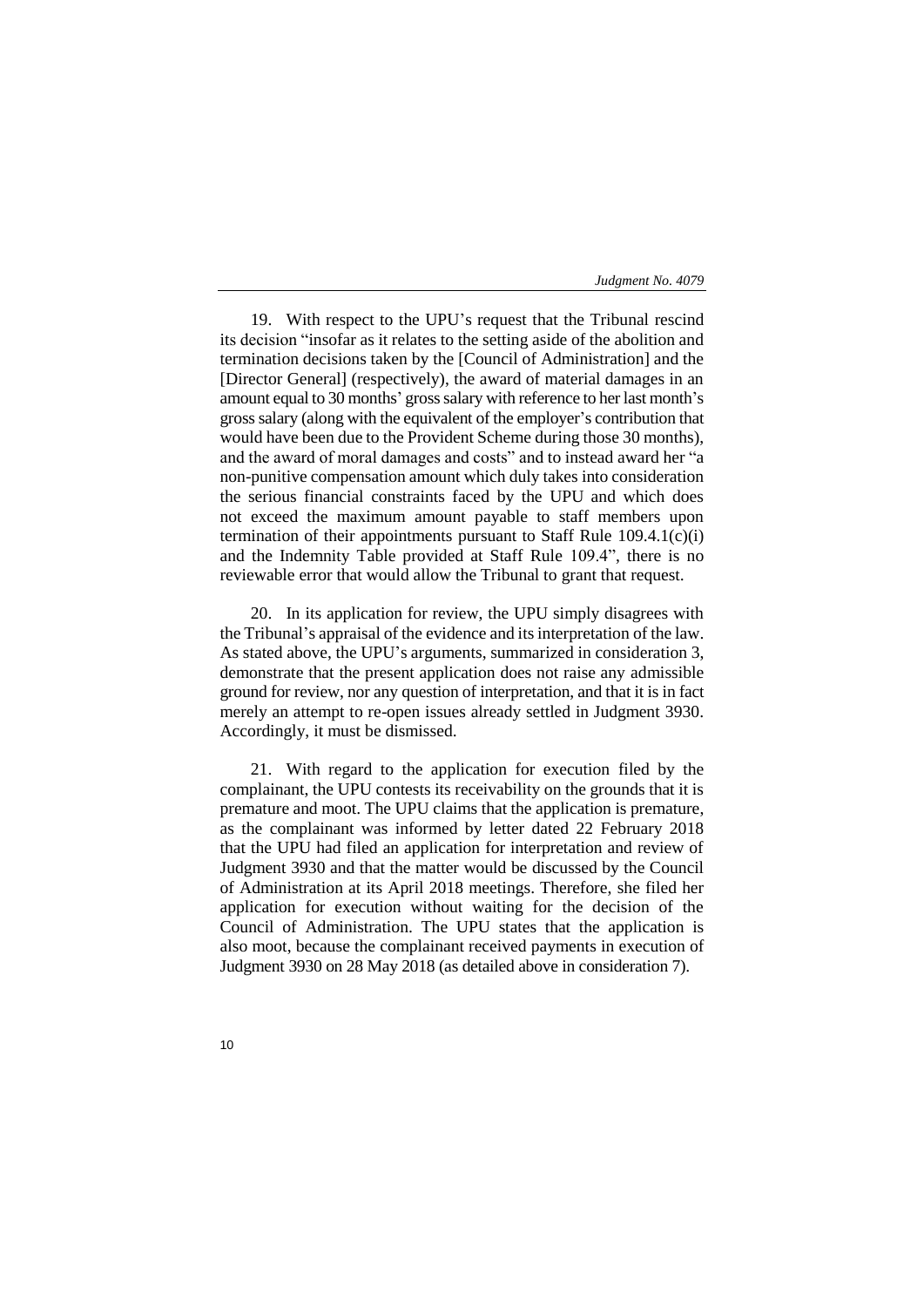22. The application for execution filed by the complainant is receivable. The 22 February 2018 letter from the Deputy Director General to the complainant essentially informed her that the UPU disagreed with the Tribunal's Judgment 3930 and had filed an application for interpretation and review. It stated inter alia that the UPU must "await the outcome of the review process before the [Tribunal]" before considering any further action and that it must also await a "final deliberation and decision" of the Council of Administration which would be meeting in April 2018. The Tribunal recalls that an application for review does not suspend the execution of the judgment (see Judgment 1620, consideration 7). In this case, as mentioned above, the application for interpretation does not put in issue the terms of the orders made by the Tribunal in its decision in Judgment 3930. The judgment should therefore have been executed promptly and, accordingly, the application for execution is not premature.

23. In light of the above, the Tribunal orders the UPU to pay the complainant, within one month of the date of the public delivery of the present judgment, interest on the amounts paid at the rate of 5 per cent per annum from one month from the date of the public delivery of Judgment 3930 (24 January 2018) until the date of final payment (28 May 2018).

24. The delay in fully executing Judgment 3930 has caused the complainant moral injury. In awarding moral damages, the Tribunal takes into particular account the following: the duration of the delay, the fact that there was no need to seek a decision from the Council of Administration to authorize the execution of a judgment of the Tribunal, particularly when the budget was already approved for payments of awards, and the misleading presentation made by the International Bureau (in the presentation to the Council of Administration debating whether or not to execute the judgment) that the complainant's illness was feigned. The International Bureau acted without presenting any evidence from a medical board and without having completed a disciplinary proceeding with regard to that unproven allegation, in violation of its duty of care and in breach of the adversarial principle.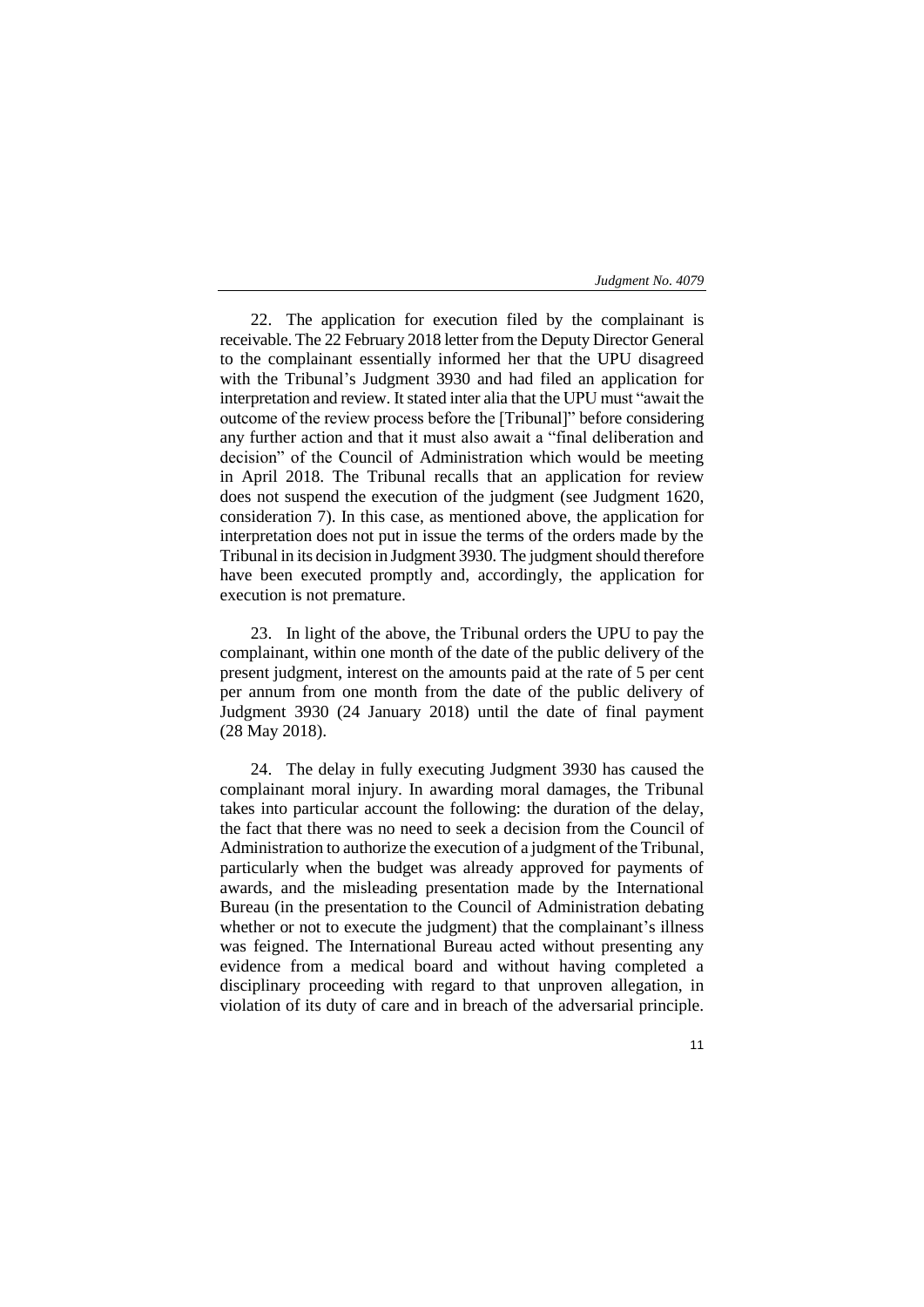The UPU must respect the dignity of its staff members and preserve their reputation.

25. The complainant is entitled to an award of moral damages which the Tribunal sets in the amount of 15,000 Swiss francs. The complainant is also entitled to costs in the total amount of 7,000 Swiss francs for these two applications.

The complainant seeks an apology from the organization by order of the Tribunal. This claim is rejected as such an order is outside the Tribunal's competence (see, for example, Judgment 2742, consideration 44, or Judgment 3597, consideration 10).

All other claims and counterclaims must be dismissed.

## DECISION

For the above reasons,

- 1. The UPU's application for interpretation and review is dismissed.
- 2. The UPU shall pay the complainant 5 per cent interest in accordance with consideration 23, above.
- 3. The UPU shall pay the complainant 15,000 Swiss francs in moral damages.
- 4. The UPU shall also pay her 7,000 Swiss francs in costs.
- 5. All other claims and counterclaims are dismissed.

In witness of this judgment, adopted on 8 November 2018, Mr Giuseppe Barbagallo, President of the Tribunal, Mr Patrick Frydman, Vice-President, and Mr Michael F. Moore, Judge, sign below, as do I, Dražen Petrović, Registrar.